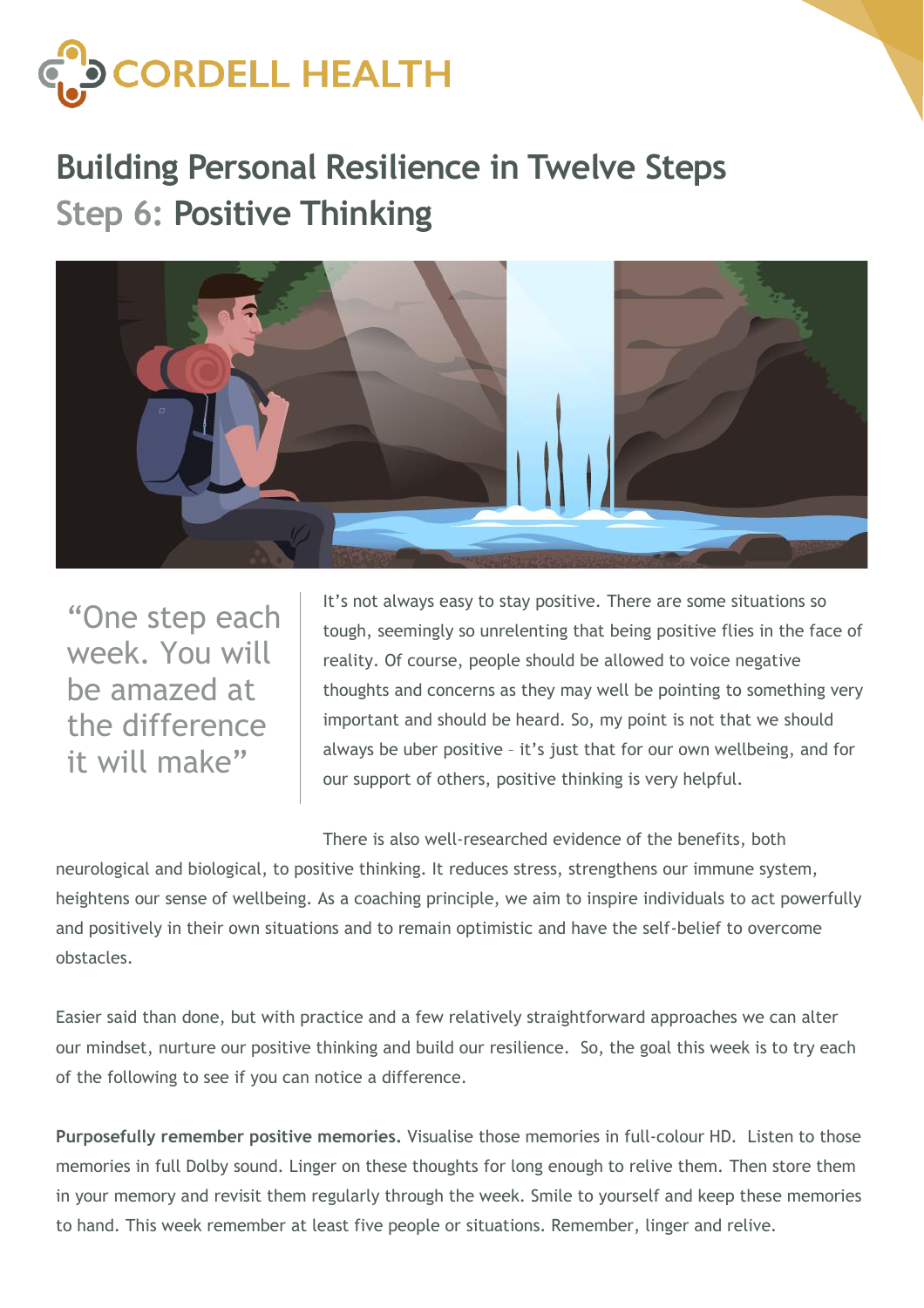

**Limit your exposure to negative news.** Endlessly following bad news on the TV, or social media, or in your calls with friends can set your own thinking spiralling down. You can become obsessed with the negative and your thought processes grind you down and this can become exhausting. Try switching the TV to something lighter and amusing, limit the times you look at your news feeds to maybe just twice a day. Achieve a balance between staying in touch and swamping yourself in a quagmire of speculation and repetition. Try this as a seven day "detox".

**Listen to the good things people say about you**. We tend to focus too much on what might be said to us which is negative. Adopt an internal mindset that filters and holds in the memory those positive views of you and use them to build your self-belief. Write down the positives people have said about you or you know about yourself. Create a montage of "speak bubbles" with a comment in each. Ensure that every one you write down is positive. Put it up somewhere eye-catching. This does not mean you are ignoring the areas where you, like me, need to improve – but it does create a more complete and balanced view at times when all we can see is the negatives about ourselves. Create speech bubbles of the good things people say about you.

**Give yourself a good talking to.** We now know that we have to "dump our drains", those situations and people who drain us of our energy. Equally we should apply the same approach to ourselves and learn to dump our negative thinking. Stand in front of a mirror when all you have been able to do all day is thinking negatively. Stare at yourself and literally shake off your negative thoughts. Make this a purposeful act --- using the mirror in this way and physically shaking yourself, ludicrous as it may seem, ensures you kinetically connect to the issue. This week face the mirror and 'shake yourself up.'

**Read about Sisu.** (A starting point is given at the end of this Blog) In Finland there is a wonderful word "Sisu". It does not translate easily but essentially means that ability we have in the face of adversity, difficulty and when there is no light at the end of the tunnel to dig deep into our reserves, go beyond what we know we can endure, and press on relying on pure grit to get through. We may not be able to change harsh realities, but we can change how we respond to them and "Sisu" builds on our positive thinking that we can and should keep going despite everything and no matter what is the eventual outcome. Spend time this week learning more about Sisu.

Please allow yourself some room to be negative if appropriate. As I said at the beginning, there are some situations where positive thinking is simply unrealistic. You will be able to judge for yourself and trust in your judgement.